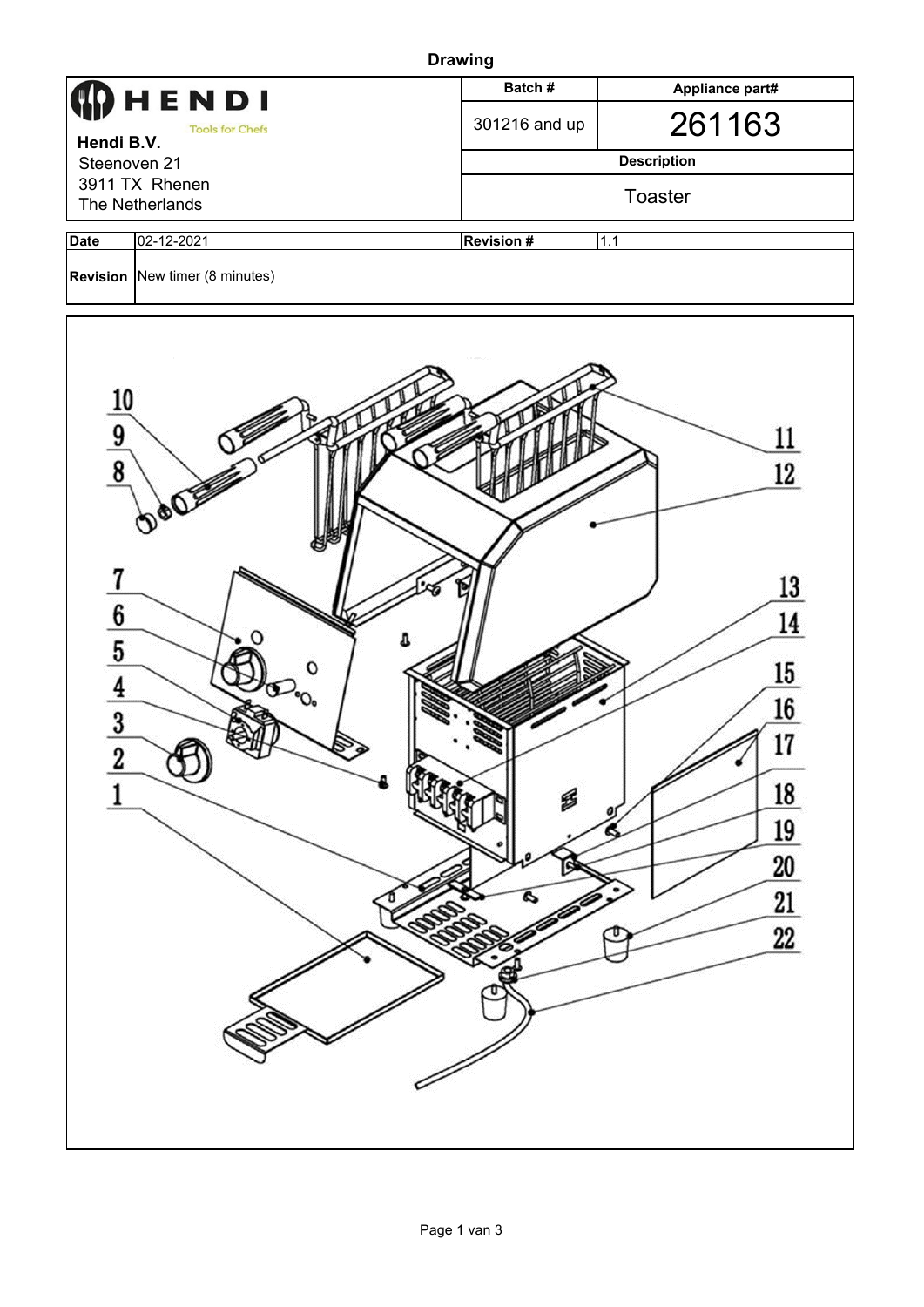**Bill of materials (BOM)**

|                                                                                                             | $\cdots$ . $\cdots$ . $\cdots$ . $\cdots$ , $\cdots$ , $\cdots$ |                  |                                      |                               |                |  |  |  |  |
|-------------------------------------------------------------------------------------------------------------|-----------------------------------------------------------------|------------------|--------------------------------------|-------------------------------|----------------|--|--|--|--|
| <b>)</b> HENDI<br><b>Tools for Chefs</b><br>Hendi B.V.<br>Steenoven 21<br>3911 TX Rhenen<br>The Netherlands |                                                                 |                  | Batch#                               | Appliance part#<br>261163     |                |  |  |  |  |
|                                                                                                             |                                                                 |                  | 301216 and up                        |                               |                |  |  |  |  |
|                                                                                                             |                                                                 |                  | <b>Description</b><br><b>Toaster</b> |                               |                |  |  |  |  |
|                                                                                                             |                                                                 |                  |                                      |                               |                |  |  |  |  |
| <b>Date</b>                                                                                                 | 02-12-2021                                                      | <b>Revision#</b> |                                      | 1.1                           |                |  |  |  |  |
|                                                                                                             | <b>Revision</b> New timer (8 minutes)                           |                  |                                      |                               |                |  |  |  |  |
| Item                                                                                                        | <b>Description</b>                                              | Part#            | Quantity                             | <b>Remark</b>                 | <b>Picture</b> |  |  |  |  |
| 1                                                                                                           | Crumb tray                                                      | 921517           |                                      |                               |                |  |  |  |  |
| $\overline{2}$                                                                                              | <b>Bottom plate</b>                                             | n/a              | $\mathbf{1}$                         |                               |                |  |  |  |  |
| 3                                                                                                           | Knob timer                                                      | 921562           | $\overline{2}$                       |                               |                |  |  |  |  |
| 4                                                                                                           | <b>Screw</b>                                                    | n/a              | 4                                    |                               |                |  |  |  |  |
| 5 <sub>b</sub>                                                                                              | Timer 8 minutes                                                 | 930793           | 2                                    |                               |                |  |  |  |  |
| 6                                                                                                           | Indicator light                                                 | 921548           | 2                                    |                               |                |  |  |  |  |
| $\overline{7}$                                                                                              | Front panel                                                     | n/a              | 1                                    |                               |                |  |  |  |  |
| $\overline{\mathbf{8}}$                                                                                     | Cap Handle                                                      | nss              | 4                                    | Available as 921500 or 921579 |                |  |  |  |  |
| $\overline{9}$                                                                                              | <b>Nut</b>                                                      | nss              | 4                                    | Available as 921500 or 921579 |                |  |  |  |  |
| 10                                                                                                          | Knob handle                                                     | 921579           | 4                                    | Available as 921500           |                |  |  |  |  |
| 11                                                                                                          | Plier                                                           | 921500           | 2                                    |                               |                |  |  |  |  |
| 12                                                                                                          | Housing                                                         | n/a              | 1                                    |                               |                |  |  |  |  |
| $\overline{13}$                                                                                             | Inner housing                                                   | n/a              | 1                                    |                               |                |  |  |  |  |
| 14                                                                                                          | Terminal                                                        | n/a              | 1                                    |                               |                |  |  |  |  |
| 15                                                                                                          | Screw                                                           | n/a              | 6                                    |                               |                |  |  |  |  |
| 16                                                                                                          | Element                                                         | 921531           | 4                                    | Sold per 2 pcs.               |                |  |  |  |  |
| 17                                                                                                          | Plate                                                           | n/a              | 4                                    |                               |                |  |  |  |  |
| 18                                                                                                          | <b>Screw</b>                                                    | n/a              | 8                                    |                               |                |  |  |  |  |
| $\overline{19}$                                                                                             | Holder element                                                  | n/a              | 4                                    |                               |                |  |  |  |  |
| $\overline{20}$                                                                                             | Foot                                                            | 921524           | 4                                    |                               |                |  |  |  |  |
| 21                                                                                                          | Cord inlet / retention                                          | n/a              | 1                                    |                               |                |  |  |  |  |
| $\overline{22}$                                                                                             | Power cord                                                      | 930045           | 1                                    |                               |                |  |  |  |  |
|                                                                                                             |                                                                 |                  |                                      |                               |                |  |  |  |  |
| n/a                                                                                                         | -> not available                                                |                  | <b>nss</b>                           | -> not sold separately        |                |  |  |  |  |